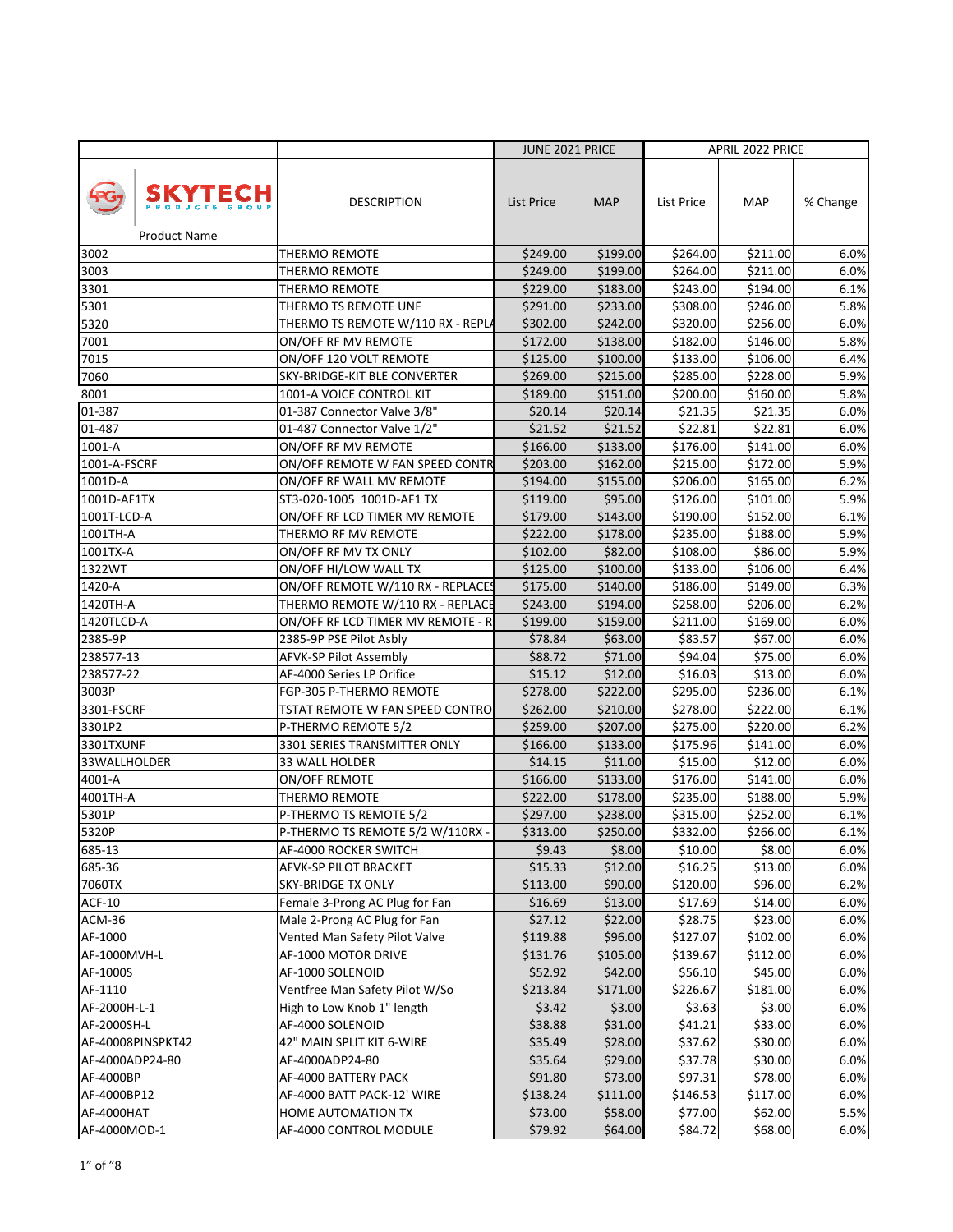| SKYTECH<br><b>Product Name</b> | <b>DESCRIPTION</b>             | List Price | <b>MAP</b> | List Price | <b>MAP</b> | % Change |
|--------------------------------|--------------------------------|------------|------------|------------|------------|----------|
| AF-4014                        | VENTED ELECTRONIC W/ MAN H/L   | \$223.56   | \$179.00   | \$236.97   | \$190.00   | 6.0%     |
| AF-4024                        | VENTED ELECTRONIC W/ H/L SOL   | \$267.84   | \$214.00   | \$283.91   | \$227.00   | 6.0%     |
| AF-4034                        | VENTED ELECTRONIC W/ MOTOR DRV | \$297.00   | \$238.00   | \$314.82   | \$252.00   | 6.0%     |
| AF-LMF                         | AF-1000 VK                     | \$241.00   | \$193.00   | \$255.00   | \$204.00   | 5.8%     |
| AF-LMF-R                       | AF-1000 VK W/ ON/OFF TX        | \$469.00   | \$375.00   | \$497.00   | \$398.00   | 6.0%     |
| AF-LMF-RV                      | AF-1000 VK W/ON/OFF H/L TX     | \$475.00   | \$380.00   | \$504.00   | \$403.00   | 6.1%     |
| AF-LMF-RVS                     | AF-1000 VK W/ ON/OFF H/M/L TX  | \$477.00   | \$382.00   | \$506.00   | \$405.00   | 6.1%     |
| AFVK-SP                        | AF-4000 SP VK                  | \$673.00   | \$538.00   | \$713.00   | \$570.00   | 5.9%     |
| AFVK-SP-H-L                    | AF-4000 SP VK H/L SOL          | \$696.00   | \$557.00   | \$738.00   | \$590.00   | 6.0%     |
| AFVK-SP-HL-SPLIT               | AF-4000 SP VK SPLIT H/L SOL    | \$799.00   | \$639.00   | \$847.00   | \$678.00   | 6.0%     |
| AFVK-SP-MH-L                   | AF-4000 SP VK VARIABLE MOTOR   | \$718.00   | \$574.00   | \$761.00   | \$609.00   | 6.0%     |
| AFVK-SP-MHLSPLIT               | AF-4000 SP VK SPLT MTR DRIVE   | \$821.00   | \$657.00   | \$870.00   | \$696.00   | 6.0%     |
| AFVK-SP-PILOT60                | SP 60" PILOT ASSEMBLY          | \$251.00   | \$201.00   | \$266.00   | \$213.00   | 6.0%     |
| AFVK-SP-SPLIT                  | AF-4000 SP VK SPLIT            | \$774.00   | \$619.00   | \$820.00   | \$656.00   | 5.9%     |
| BATT12VOLT                     | <b>BATTERIES/12 VOLT</b>       | \$3.15     | \$3.00     | \$3.34     | \$3.00     | 6.0%     |
| BATT3VOLT                      | BATTERIES/3 Volt Button Cell   | \$3.15     | \$3.00     | \$3.34     | \$3.00     | 6.0%     |
| BATT9VOLT                      | <b>BATTERIES/9 Volt</b>        | \$6.87     | \$5.00     | \$7.28     | \$6.00     | 6.0%     |
| <b>BATTAA</b>                  | BATTERIES/AA                   | \$1.52     | \$1.00     | \$1.61     | \$1.00     | 6.0%     |
| BATTAAA                        | BATTERIES/AAA                  | \$1.52     | \$1.00     | \$1.61     | \$1.00     | 6.0%     |
| CON                            | ON/OFF RF W/ UN3RX             | \$165.00   | \$132.00   | \$175.00   | \$140.00   | 6.1%     |
| CON-TH                         | ON/OFF THERMO RF W/ UN3RX      | \$212.00   | \$170.00   | \$225.00   | \$180.00   | 6.1%     |
| ESTOP-CP-KIT                   | PAVER KIT FOR E-STOP TIMERS    | \$137.00   | \$137.00   | \$145.00   | \$145.00   | 5.8%     |
| ESTOP-LC-KIT                   | LOCKING CABINET FOR ESTOP TMR  | \$160.00   | \$160.00   | \$170.00   | \$170.00   | 6.3%     |
| ESTOP-RM-KIT                   | RECESSED MOUNT KIT FOR ESTOP   | \$92.00    | \$92.00    | \$98.00    | \$98.00    | 6.5%     |
| ESTOP1-0H                      | E-STOP GAS TIMER 1.0 HR        | \$156.00   | \$156.00   | \$165.00   | \$165.00   | 5.8%     |
| ESTOP2-5H                      | E-STOP GAS TIMER 2.5 HRS       | \$156.00   | \$156.00   | \$165.00   | \$165.00   | 5.8%     |
| F-165-1                        | 165 FAN W/ CORD                | \$171.00   | \$137.00   | \$181.00   | \$145.00   | 5.8%     |
| F-180-1                        | 180 FAN W/ CORD                | \$171.00   | \$137.00   | \$181.00   | \$145.00   | 5.8%     |
| FG-EMBER                       | <b>Glowing Embers</b>          | \$11.00    | \$9.00     | \$12.00    | \$10.00    | 9.1%     |
| <b>FK-165-ESC</b>              | 165 ELEC SPEED CONTROL FAN KIT | \$193.00   | \$154.00   | \$205.00   | \$164.00   | 6.2%     |
| FK-165-RT                      | 165 RHEOSTAT CONTROL FAN KIT   | \$193.00   | \$154.00   | \$205.00   | \$164.00   | 6.2%     |
| <b>FK-180-ESC</b>              | 180 ELEC SPEED CONTROL FAN KIT | \$193.00   | \$154.00   | \$205.00   | \$164.00   | 6.2%     |
| <b>FK-180-RT</b>               | 180 RHEOSTAT CONTROL FAN KIT   | \$193.00   | \$154.00   | \$205.00   | \$164.00   | 6.2%     |
| FK-ESC                         | ELECTRONIC SPEED (FAN) CONTROL | \$114.00   | \$91.00    | \$121.00   | \$97.00    | 6.1%     |
| <b>FK-RTKIT</b>                | RHEOSTAT CONTROL FOR FAN KIT   | \$104.00   | \$83.00    | \$110.00   | \$88.00    | 5.8%     |
| <b>FK-SENSOR</b>               | SENSOR FOR RT FAN KIT          | \$34.56    | \$28.00    | \$36.63    | \$29.00    | 6.0%     |
| FK-SPCONTROL                   | RHEOSTAT CONTROL W/ KNOB       | \$59.40    | \$48.00    | \$62.96    | \$50.00    | 6.0%     |
| <b>GB-BLACK</b>                | 5 LB BAG OF GB-BLACK GLASS     | \$34.33    | \$27.00    | \$36.39    | \$29.00    | 6.0%     |
| <b>GB-CLEAR</b>                | 5 LB BAG OF GB-CLEAR GLASS     | \$34.33    | \$27.00    | \$36.39    | \$29.00    | 6.0%     |
| <b>GB-WHITE</b>                | 5 LB BAG OF GB-WHITE GLASS     | \$34.33    | \$27.00    | \$36.39    | \$29.00    | 6.0%     |
| <b>GL-BLACK</b>                | 5 LB BAG OF GL-BLACK GLASS     | \$34.33    | \$27.00    | \$36.39    | \$29.00    | 6.0%     |
| <b>GL-COPPER</b>               | 5 LB BAG OF GL-COPPER GLASS    | \$34.33    | \$27.00    | \$36.39    | \$29.00    | 6.0%     |
| <b>GL-CRYSTAL</b>              | 5 LB BAG OF GL-CRYSTAL GLASS   | \$34.33    | \$27.00    | \$36.39    | \$29.00    | 6.0%     |
| <b>GL-LIGHTBLUE</b>            | 5 LB BAG OF GL-LIGHTBLUE GLASS | \$34.33    | \$27.00    | \$36.39    | \$29.00    | 6.0%     |
| <b>GL-RED</b>                  | 5 LB BAG OF GL-RED GLASS       | \$45.78    | \$37.00    | \$48.53    | \$39.00    | 6.0%     |
| <b>GL-SEABREEZE</b>            | 5 LB BAG OF GL-SEABREEZE GLASS | \$34.33    | \$27.00    | \$36.39    | \$29.00    | 6.0%     |
| <b>GR-COBALT</b>               | 5 LB BAG OF GR-COBALT GLASS    | \$34.33    | \$27.00    | \$36.39    | \$29.00    | 6.0%     |
| <b>GR-PLAT</b>                 | 5 LB BAG OF GR-PLAT GLASS      | \$34.33    | \$27.00    | \$36.39    | \$29.00    | 6.0%     |
| <b>GRL-BLACK</b>               | 5 LB BAG 1/2" BLACK REF GLASS  | \$42.35    | \$34.00    | \$44.89    | \$36.00    | 6.0%     |
| <b>GRL-COPPER</b>              | 5 LB BAG COPPER 1/2" REF GLASS | \$42.35    | \$34.00    | \$44.89    | \$36.00    | 6.0%     |
| <b>LPK-18</b>                  | AF LP CONVERSION KIT 18"       | \$51.00    | \$41.00    | \$54.00    | \$43.00    | 5.9%     |
| <b>LPK-24</b>                  | AF LP CONVERSION KIT 24"       | \$51.00    | \$41.00    | \$54.00    | \$43.00    | 5.9%     |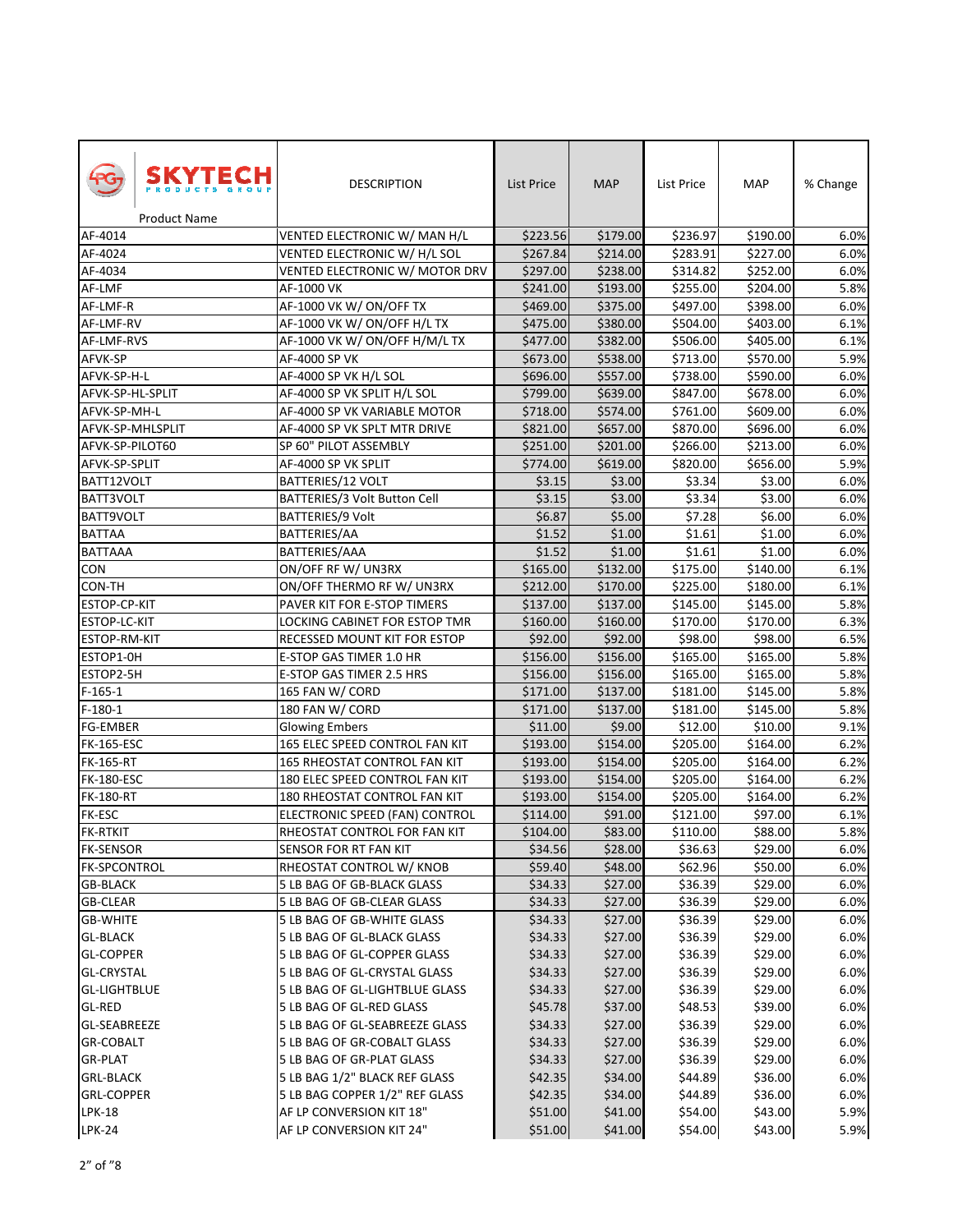| SKYTECH<br><b>Product Name</b> | <b>DESCRIPTION</b>                       | List Price | <b>MAP</b> | List Price | MAP      | % Change |
|--------------------------------|------------------------------------------|------------|------------|------------|----------|----------|
| <b>MANTELCARDS</b>             | SET OF THREE MANTEL CARDS                | \$3.50     | \$3.50     | \$4.00     | \$4.00   | 14.3%    |
| MRCK                           | ON/OFF H/L RF W/ UN3RX                   | \$176.00   | \$141.00   | \$187.00   | \$150.00 | 6.3%     |
| MRCK-TH                        | ON/OFF THERMO H/L RF W/ UN3RX            | \$224.00   | \$179.00   | \$237.00   | \$190.00 | 5.8%     |
| POP-7060                       | SKYBRIDGE POP DISPLAY                    | \$32.00    | \$32.00    | \$34.00    | \$34.00  | 6.3%     |
| <b>POPCOUNTER</b>              | POP REMOTE COUNTER DISPLAY               | \$73.00    | \$73.00    | \$77.00    | \$77.00  | 5.5%     |
| <b>PSE-707</b>                 | LP ORIFICE FOR PSE-NA414                 | \$19.07    | \$15.00    | \$20.21    | \$16.00  | 6.0%     |
| RCAF-1020-1                    | ON/OFF H/L RF FOR AF-1000 MVHL           | \$167.00   | \$134.00   | \$177.00   | \$142.00 | 6.0%     |
| <b>RCAF-1035</b>               | ON/OFF H/M/L 3-POSITION STEP             | \$201.00   | \$161.00   | \$213.00   | \$170.00 | 6.0%     |
| <b>RCAF-LMF</b>                | ON/OFF REMOTE UPGRADE FOR LMF            | \$245.00   | \$196.00   | \$260.00   | \$208.00 | 6.1%     |
| RCAF-LMF-RD                    | ON/OFF TS UPGRADE FOR LMF                | \$298.00   | \$238.00   | \$316.00   | \$253.00 | 6.0%     |
| RCAF-LMF-V                     | ON/OFF VAR H/L UPGRADE FOR LMF           | \$294.00   | \$235.00   | \$312.00   | \$250.00 | 6.1%     |
| RCAF-LMF-WWS                   | ON/OFF WALL UPGRADE FOR LMF              | \$242.00   | \$194.00   | \$257.00   | \$206.00 | 6.2%     |
| RCT-MLT-IV                     | ON/OFF H/L SOL FAN 110                   | \$423.00   | \$338.00   | \$448.00   | \$358.00 | 5.9%     |
| RCT-MLTTXUNF                   | ON/OFF H/L SOL FAN TX UNF                | \$246.24   | \$197.00   | \$261.01   | \$209.00 | 6.0%     |
| RCTS-MLT-IV                    | ON/OFF H/L SIT SOL FAN 110               | \$459.00   | \$367.00   | \$487.00   | \$390.00 | 6.1%     |
| $RS-1$                         | METAL RECEIVER SHIELD                    | \$29.00    | \$23.00    | \$31.00    | \$25.00  | 6.9%     |
| RS-1A                          | <b>BLACK HI TEMP RECEIVER SHIELD</b>     | \$19.00    | \$15.00    | \$20.00    | \$16.00  | 5.3%     |
| <b>RS-2</b>                    | <b>LOG RECEIVER SHIELD</b>               | \$31.00    | \$25.00    | \$33.00    | \$26.00  | 6.5%     |
| SMART-BATT-III                 | THERMO REMOTE W/BATT RX                  | \$234.00   | \$187.00   | \$248.00   | \$198.00 | 6.0%     |
| SMART-STAT-IV                  | THERMO REMOTE W/110 RX - REPLACE         | \$252.00   | \$202.00   | \$267.00   | \$214.00 | 6.0%     |
| SP1001H-LTX                    | ON/OFF H/L TX                            | \$66.00    | \$53.00    | \$70.00    | \$56.00  | 6.1%     |
| SP1001TX                       | ON/OFF TX                                | \$53.00    | \$42.00    | \$56.00    | \$45.00  | 5.7%     |
| SR-1001TXUNF                   | ON/OFF H/L RF TX UNF NL                  | \$97.19    | \$78.00    | \$103.02   | \$82.00  | 6.0%     |
| T100-2121-12                   | 3/8" OD (1/4" ID) x 12", with 3/8" MIP : | \$28.20    | \$28.20    | \$29.89    | \$29.89  | 6.0%     |
| T100-2121-18                   | 3/8" OD (1/4" ID) x 18", with 3/8" MIP : | \$37.89    | \$37.89    | \$40.16    | \$40.16  | 6.0%     |
| T100-2121-24                   | 3/8" OD (1/4" ID) x 24", with 3/8" MIP > | \$42.55    | \$42.55    | \$45.10    | \$45.10  | 6.0%     |
| T100-2121-30                   | 3/8" OD (1/4" ID) x 30", with 3/8" MIP x | \$49.98    | \$49.98    | \$52.98    | \$52.98  | 6.0%     |
| T100-2121-36                   | 3/8" OD (1/4" ID) x 36", with 3/8" MIP x | \$63.08    | \$63.08    | \$66.86    | \$66.86  | 6.0%     |
| T100-2122-12                   | 3/8" OD (1/4" ID) x 12", with 3/8" MIP : | \$28.20    | \$28.20    | \$29.89    | \$29.89  | 6.0%     |
| T100-2122-18                   | 3/8" OD (1/4" ID) x 18", with 3/8" MIP : | \$37.89    | \$37.89    | \$40.16    | \$40.16  | 6.0%     |
| T100-2122-24                   | 3/8" OD (1/4" ID) x 24", with 3/8" MIP : | \$42.55    | \$42.55    | \$45.10    | \$45.10  | 6.0%     |
| T100-2122-30                   | 3/8" OD (1/4" ID) x 30", with 3/8" MIP : | \$49.98    | \$49.98    | \$52.98    | \$52.98  | 6.0%     |
| T100-2122-36                   | 3/8" OD (1/4" ID) x 36", with 3/8" MIP : | \$63.08    | \$63.08    | \$66.86    | \$66.86  | 6.0%     |
| T100-2131-12                   | 3/8" OD (1/4" ID) x 12", with 3/8" MIP > | \$28.20    | \$28.20    | \$29.89    | \$29.89  | 6.0%     |
| T100-2131-18                   | 3/8" OD (1/4" ID) x 18", with 3/8" MIP x | \$37.90    | \$37.90    | \$40.17    | \$40.17  | 6.0%     |
| T100-2131-24                   | 3/8" OD (1/4" ID) x 24", with 3/8" MIP : | \$42.55    | \$42.55    | \$45.10    | \$45.10  | 6.0%     |
| T100-2131-30                   | 3/8" OD (1/4" ID) x 30", with 3/8" MIP   | \$49.98    | \$49.98    | \$52.98    | \$52.98  | 6.0%     |
| T100-2131-36                   | 3/8" OD (1/4" ID) x 36", with 3/8" MIP : | \$63.08    | \$63.08    | \$66.86    | \$66.86  | 6.0%     |
| T100-2132-12                   | 3/8" OD (1/4" ID) x 12", with 3/8" MIP:  | \$28.20    | \$28.20    | \$29.89    | \$29.89  | 6.0%     |
| T100-2132-18                   | 3/8" OD (1/4" ID) x 18", with 3/8" MIP : | \$37.90    | \$37.90    | \$40.17    | \$40.17  | 6.0%     |
| T100-2132-24                   | 3/8" OD (1/4" ID) x 24", with 3/8" MIP : | \$42.55    | \$42.55    | \$45.10    | \$45.10  | 6.0%     |
| T100-2132-30                   | 3/8" OD (1/4" ID) x 30", with 3/8" MIP x | \$50.00    | \$50.00    | \$53.00    | \$53.00  | 6.0%     |
| T100-2132-36                   | 3/8" OD (1/4" ID) x 36", with 3/8" MIP > | \$63.08    | \$63.08    | \$66.86    | \$66.86  | 6.0%     |
| T100-2222-12                   | 3/8" OD (1/4" ID) x 12", with 3/8" FIP x | \$28.20    | \$28.20    | \$29.89    | \$29.89  | 6.0%     |
| T100-2222-18                   | 3/8" OD (1/4" ID) x 18", with 3/8" FIP x | \$37.89    | \$37.89    | \$40.16    | \$40.16  | 6.0%     |
| T100-2222-24                   | 3/8" OD (1/4" ID) x 24", with 3/8" FIP x | \$42.55    | \$42.55    | \$45.10    | \$45.10  | 6.0%     |
| T100-2222-30                   | 3/8" OD (1/4" ID) x 30", with 3/8" FIP x | \$49.98    | \$49.98    | \$52.98    | \$52.98  | 6.0%     |
| T100-2222-36                   | 3/8" OD (1/4" ID) x 36", with 3/8" FIP x | \$63.08    | \$63.08    | \$66.86    | \$66.86  | 6.0%     |
| T100-2232-12                   | 3/8" OD (1/4" ID) x 12", with 3/8" FIP x | \$28.20    | \$28.20    | \$29.89    | \$29.89  | 6.0%     |
| T100-2232-18                   | 3/8" OD (1/4" ID) x 18", with 3/8" FIP x | \$37.90    | \$37.90    | \$40.17    | \$40.17  | 6.0%     |
| T100-2232-24                   | 3/8" OD (1/4" ID) x 24", with 3/8" FIP x | \$42.55    | \$42.55    | \$45.10    | \$45.10  | 6.0%     |
| T100-2232-30                   | 3/8" OD (1/4" ID) x 30", with 3/8" FIP x | \$49.98    | \$49.98    | \$52.98    | \$52.98  | 6.0%     |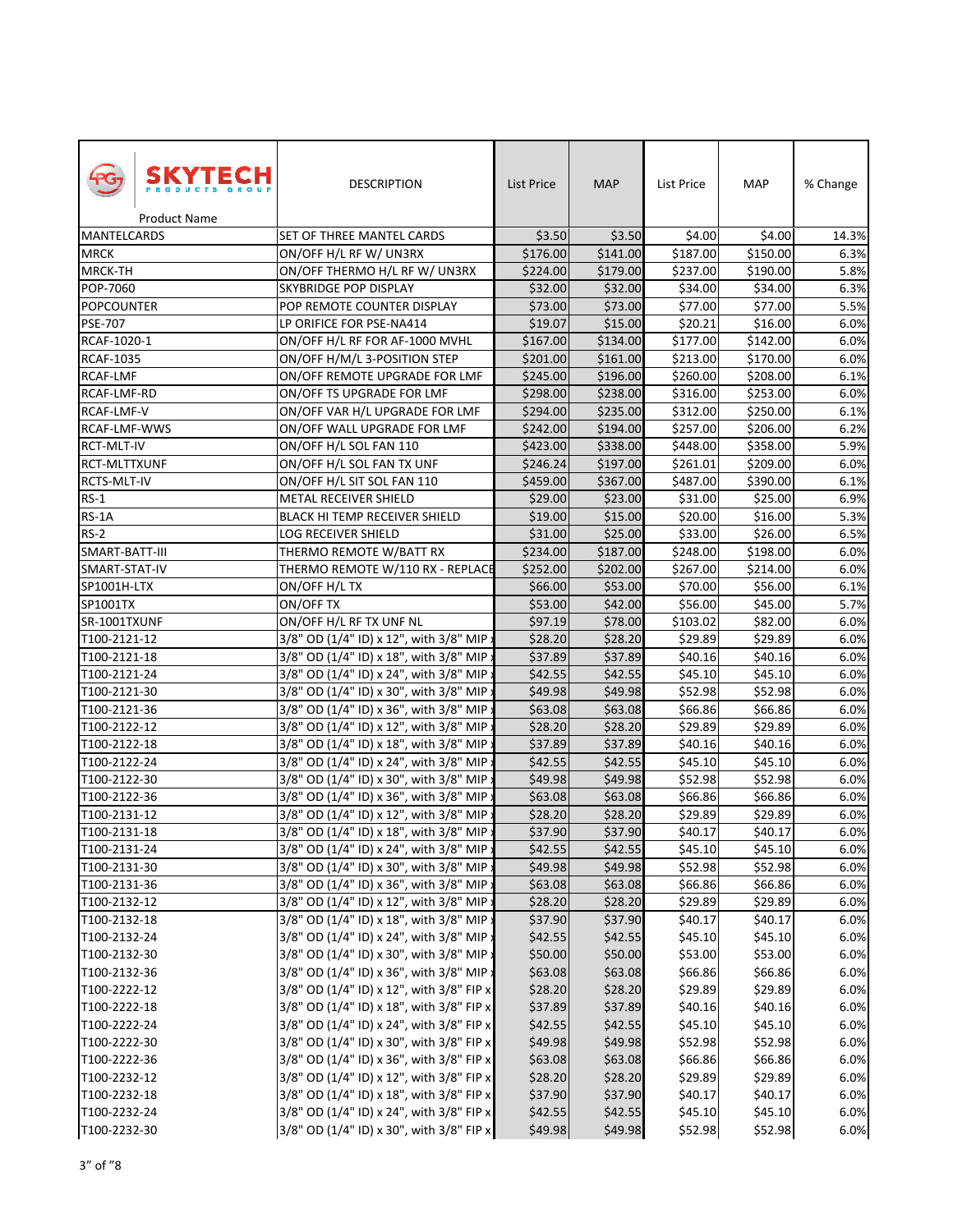| SKYTECH<br><b>Product Name</b> | <b>DESCRIPTION</b>                       | List Price | <b>MAP</b> | List Price          | MAP     | % Change |
|--------------------------------|------------------------------------------|------------|------------|---------------------|---------|----------|
| T100-2232-36                   | 3/8" OD (1/4" ID) x 36", with 3/8" FIP x | \$63.08    | \$63.08    | \$66.86             | \$66.86 | 6.0%     |
| T100-3122-12                   | 3/8" OD (1/4" ID) x 12", with 1/2" MIP > | \$28.20    | \$28.20    | \$29.89             | \$29.89 | 6.0%     |
| T100-3122-18                   | 3/8" OD (1/4" ID) x 18", with 1/2" MIP > | \$37.89    | \$37.89    | \$40.16             | \$40.16 | 6.0%     |
| T100-3122-24                   | 3/8" OD (1/4" ID) x 24", with 1/2" MIP : | \$42.55    | \$42.55    | \$45.10             | \$45.10 | 6.0%     |
| T100-3122-30                   | 3/8" OD (1/4" ID) x 30", with 1/2" MIP : | \$49.98    | \$49.98    | \$52.98             | \$52.98 | 6.0%     |
| T100-3122-36                   | 3/8" OD (1/4" ID) x 36", with 1/2" MIP   | \$63.08    | \$63.08    | \$66.86             | \$66.86 | 6.0%     |
| T100-3131-12                   | 3/8" OD (1/4" ID) x 12", with 1/2" MIP : | \$28.20    | \$28.20    | \$29.89             | \$29.89 | 6.0%     |
| T100-3131-18                   | 3/8" OD (1/4" ID) x 18", with 1/2" MIP   | \$37.90    | \$37.90    | \$40.17             | \$40.17 | 6.0%     |
| T100-3131-24                   | 3/8" OD (1/4" ID) x 24", with 1/2" MIP : | \$42.55    | \$42.55    | \$45.10             | \$45.10 | 6.0%     |
| T100-3131-30                   | 3/8" OD (1/4" ID) x 30", with 1/2" MIP:  | \$49.98    | \$49.98    | \$52.98             | \$52.98 | 6.0%     |
| T100-3131-36                   | 3/8" OD (1/4" ID) x 36", with 1/2" MIP : | \$63.08    | \$63.08    | \$66.86             | \$66.86 | 6.0%     |
| T100-3132-12                   | 3/8" OD (1/4" ID) x 12", with 1/2" MIP   | \$28.20    | \$28.20    | \$29.89             | \$29.89 | 6.0%     |
| T100-3132-18                   | 3/8" OD (1/4" ID) x 18", with 1/2" MIP:  | \$37.90    | \$37.90    | \$40.17             | \$40.17 | 6.0%     |
| T100-3132-24                   | 3/8" OD (1/4" ID) x 24", with 1/2" MIP   | \$42.55    | \$42.55    | \$45.10             | \$45.10 | 6.0%     |
| T100-3132-30                   | 3/8" OD (1/4" ID) x 30", with 1/2" MIP:  | \$49.98    | \$49.98    | \$52.98             | \$52.98 | 6.0%     |
| T100-3132-36                   | 3/8" OD (1/4" ID) x 36", with 1/2" MIP : | \$63.08    | \$63.08    | \$66.86             | \$66.86 | 6.0%     |
| T100-3232-12                   | 3/8" OD (1/4" ID) x 12", with 1/2" FIP x | \$28.20    | \$28.20    | \$29.89             | \$29.89 | 6.0%     |
| T100-3232-18                   | 3/8" OD (1/4" ID) x 18", with 1/2" FIP x | \$37.89    | \$37.89    | \$40.16             | \$40.16 | 6.0%     |
| T100-3232-24                   | 3/8" OD (1/4" ID) x 24", with 1/2" FIP x | \$42.55    | \$42.55    | \$45.10             | \$45.10 | 6.0%     |
| T100-3232-30                   | 3/8" OD (1/4" ID) x 30", with 1/2" FIP x | \$49.98    | \$49.98    | \$52.98             | \$52.98 | 6.0%     |
| T100-3232-36                   | 3/8" OD (1/4" ID) x 36", with 1/2" FIP x | \$63.08    | \$63.08    | \$66.86             | \$66.86 | 6.0%     |
| T100-9898-10                   | 3/8" OD (1/4" ID) x 10", with 3/8" OD F  | \$16.61    | \$16.61    | \$17.61             | \$17.61 | 6.0%     |
| T100-9898-16                   | 3/8" OD (1/4" ID) x 16", with 3/8" OD F  | \$26.31    | \$26.31    | $\overline{$}27.89$ | 527.89  | 6.0%     |
| T100-9898-22                   | 3/8" OD (1/4" ID) x 22", with 3/8" OD F  | \$30.96    | \$30.96    | \$32.82             | \$32.82 | 6.0%     |
| T100-9898-28                   | 3/8" OD (1/4" ID) x 28", with 3/8" OD F  | \$38.28    | \$38.28    | \$40.58             | \$40.58 | 6.0%     |
| T100-9898-34                   | 3/8" OD (1/4" ID) x 34", with 3/8" OD F  | \$51.36    | \$51.36    | \$54.44             | \$54.44 | 6.0%     |
| T102-2121-12                   | 3/8" OD (1/4" ID) x 12", with 3/8" MIP : | \$29.58    | \$29.58    | \$31.35             | \$31.35 | 6.0%     |
| T102-2121-18                   | 3/8" OD (1/4" ID) x 18", with 3/8" MIP : | \$40.16    | \$40.16    | \$42.57             | \$42.57 | 6.0%     |
| T102-2121-24                   | 3/8" OD (1/4" ID) x 24", with 3/8" MIP:  | \$45.71    | \$45.71    | \$48.45             | \$48.45 | 6.0%     |
| T102-2121-30                   | 3/8" OD (1/4" ID) x 30", with 3/8" MIP : | \$53.76    | \$53.76    | \$56.99             | \$56.99 | 6.0%     |
| T102-2121-36                   | 3/8" OD (1/4" ID) x 36", with 3/8" MIP   | \$67.74    | \$67.74    | \$71.80             | \$71.80 | 6.0%     |
| T102-2122-12                   | 3/8" OD (1/4" ID) x 12", with 3/8" MIP : | \$29.58    | \$29.58    | \$31.35             | \$31.35 | 6.0%     |
| T102-2122-18                   | 3/8" OD (1/4" ID) x 18", with 3/8" MIP:  | \$40.15    | \$40.15    | \$42.56             | \$42.56 | 6.0%     |
| T102-2122-24                   | 3/8" OD (1/4" ID) x 24", with 3/8" MIP > | \$45.70    | \$45.70    | \$48.44             | \$48.44 | 6.0%     |
| T102-2122-30                   | 3/8" OD (1/4" ID) x 30", with 3/8" MIP x | \$53.76    | \$53.76    | \$56.99             | \$56.99 | 6.0%     |
| T102-2122-36                   | 3/8" OD (1/4" ID) x 36", with 3/8" MIP:  | \$67.74    | \$67.74    | \$71.80             | \$71.80 | 6.0%     |
| T102-2131-12                   | 3/8" OD (1/4" ID) x 12", with 3/8" MIP   | \$29.58    | \$29.58    | \$31.35             | \$31.35 | 6.0%     |
| T102-2131-18                   | 3/8" OD (1/4" ID) x 18", with 3/8" MIP   | \$40.15    | \$40.15    | \$42.56             | \$42.56 | 6.0%     |
| T102-2131-24                   | 3/8" OD (1/4" ID) x 24", with 3/8" MIP   | \$45.71    | \$45.71    | $\overline{$}48.45$ | \$48.45 | 6.0%     |
| T102-2131-30                   | 3/8" OD (1/4" ID) x 30", with 3/8" MIP : | \$53.76    | \$53.76    | \$56.99             | \$56.99 | 6.0%     |
| T102-2131-36                   | 3/8" OD (1/4" ID) x 36", with 3/8" MIP : | \$67.74    | \$67.74    | \$71.80             | \$71.80 | 6.0%     |
| T102-2132-12                   | 3/8" OD (1/4" ID) x 12", with 3/8" MIP : | \$29.58    | \$29.58    | \$31.35             | \$31.35 | 6.0%     |
| T102-2132-18                   | 3/8" OD (1/4" ID) x 18", with 3/8" MIP : | \$40.15    | \$40.15    | \$42.56             | \$42.56 | 6.0%     |
| T102-2132-24                   | 3/8" OD (1/4" ID) x 24", with 3/8" MIP : | \$45.71    | \$45.71    | \$48.45             | \$48.45 | 6.0%     |
| T102-2132-30                   | 3/8" OD (1/4" ID) x 30", with 3/8" MIP : | \$53.76    | \$53.76    | \$56.99             | \$56.99 | 6.0%     |
| T102-2132-36                   | 3/8" OD (1/4" ID) x 36", with 3/8" MIP > | \$67.74    | \$67.74    | \$71.80             | \$71.80 | 6.0%     |
| T102-2222-12                   | 3/8" OD (1/4" ID) x 12", with 3/8" FIP x | \$29.58    | \$29.58    | \$31.35             | \$31.35 | 6.0%     |
| T102-2222-18                   | 3/8" OD (1/4" ID) x 18", with 3/8" FIP x | \$40.15    | \$40.15    | \$42.56             | \$42.56 | 6.0%     |
| T102-2222-24                   | 3/8" OD (1/4" ID) x 24", with 3/8" FIP x | \$45.71    | \$45.71    | \$48.45             | \$48.45 | 6.0%     |
| T102-2222-30                   | 3/8" OD (1/4" ID) x 30", with 3/8" FIP x | \$53.76    | \$53.76    | \$56.99             | \$56.99 | 6.0%     |
| T102-2222-36                   | 3/8" OD (1/4" ID) x 36", with 3/8" FIP x | \$67.74    | \$67.74    | \$71.80             | \$71.80 | 6.0%     |
| T102-2232-12                   | 3/8" OD (1/4" ID) x 12", with 3/8" FIP x | \$29.58    | \$29.58    | \$31.35             | \$31.35 | 6.0%     |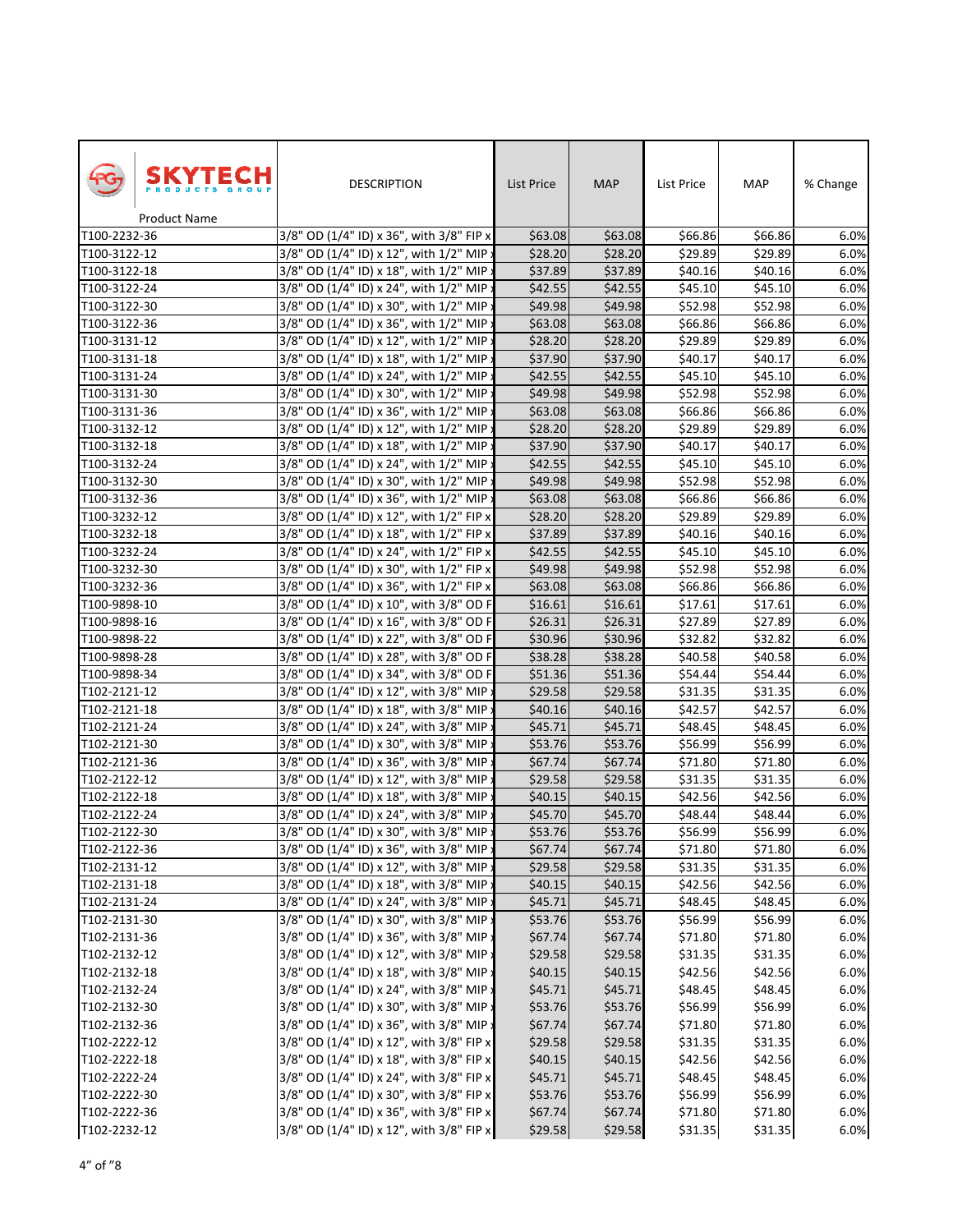|                              | SKYTECH      | <b>DESCRIPTION</b>                                                                   | <b>List Price</b> | <b>MAP</b>         | List Price | MAP                | % Change |
|------------------------------|--------------|--------------------------------------------------------------------------------------|-------------------|--------------------|------------|--------------------|----------|
| T102-2232-18                 | Product Name | 3/8" OD (1/4" ID) x 18", with 3/8" FIP x                                             | \$40.16           |                    | \$42.57    |                    | 6.0%     |
| T102-2232-24                 |              | 3/8" OD (1/4" ID) x 24", with 3/8" FIP x                                             | \$45.70           | \$40.16<br>\$45.70 | \$48.44    | \$42.57<br>\$48.44 | 6.0%     |
| T102-2232-30                 |              | 3/8" OD (1/4" ID) x 30", with 3/8" FIP x                                             | \$53.76           | \$53.76            | \$56.99    | \$56.99            | 6.0%     |
| T102-2232-36                 |              |                                                                                      | \$67.74           | \$67.74            | \$71.80    | \$71.80            | 6.0%     |
|                              |              | 3/8" OD (1/4" ID) x 36", with 3/8" FIP x<br>3/8" OD (1/4" ID) x 12", with 1/2" MIP > | \$29.58           | \$29.58            | \$31.35    | \$31.35            | 6.0%     |
| T102-3122-12<br>T102-3122-18 |              | 3/8" OD (1/4" ID) x 18", with 1/2" MIP:                                              | \$40.15           | \$40.15            | \$42.56    | \$42.56            | 6.0%     |
| T102-3122-24                 |              | 3/8" OD (1/4" ID) x 24", with 1/2" MIP :                                             | \$45.71           | \$45.71            | \$48.45    | \$48.45            | 6.0%     |
| T102-3122-30                 |              | 3/8" OD (1/4" ID) x 30", with 1/2" MIP :                                             | \$53.76           | \$53.76            | \$56.99    | \$56.99            | 6.0%     |
| T102-3122-36                 |              | 3/8" OD (1/4" ID) x 36", with 1/2" MIP :                                             | \$67.74           | \$67.74            | \$71.80    | \$71.80            | 6.0%     |
| T102-3131-12                 |              | 3/8" OD (1/4" ID) x 12", with 1/2" MIP:                                              | \$29.58           | \$29.58            | \$31.35    | \$31.35            | 6.0%     |
| T102-3131-18                 |              | 3/8" OD (1/4" ID) x 18", with 1/2" MIP :                                             | \$40.15           | \$40.15            | \$42.56    | \$42.56            | 6.0%     |
| T102-3131-24                 |              | 3/8" OD (1/4" ID) x 24", with 1/2" MIP :                                             | \$45.71           | \$45.71            | \$48.45    | \$48.45            | 6.0%     |
| T102-3131-30                 |              | 3/8" OD (1/4" ID) x 30", with 1/2" MIP :                                             | \$53.76           | \$53.76            | \$56.99    | \$56.99            | 6.0%     |
| T102-3131-36                 |              | 3/8" OD (1/4" ID) x 36", with 1/2" MIP                                               | \$67.74           | \$67.74            | \$71.80    | \$71.80            | 6.0%     |
| T102-3132-12                 |              | 3/8" OD (1/4" ID) x 12", with 1/2" MIP:                                              | \$29.58           | \$29.58            | \$31.35    | \$31.35            | 6.0%     |
| T102-3132-18                 |              | 3/8" OD (1/4" ID) x 18", with 1/2" MIP                                               | \$40.15           | \$40.15            | \$42.56    | \$42.56            | 6.0%     |
| T102-3132-24                 |              | 3/8" OD (1/4" ID) x 24", with 1/2" MIP :                                             | \$45.71           | \$45.71            | \$48.45    | \$48.45            | 6.0%     |
| T102-3132-30                 |              | 3/8" OD (1/4" ID) x 30", with 1/2" MIP :                                             | \$53.76           | \$53.76            | \$56.99    | \$56.99            | 6.0%     |
| T102-3132-36                 |              | 3/8" OD (1/4" ID) x 36", with 1/2" MIP x                                             | \$67.74           | \$67.74            | \$71.80    | \$71.80            | 6.0%     |
| T102-3232-12                 |              | 3/8" OD (1/4" ID) x 12", with 1/2" FIP x                                             | \$29.58           | \$29.58            | \$31.35    | \$31.35            | 6.0%     |
| T102-3232-18                 |              | 3/8" OD (1/4" ID) x 18", with 1/2" FIP x                                             | \$40.16           | \$40.16            | \$42.57    | \$42.57            | 6.0%     |
| T102-3232-24                 |              | 3/8" OD (1/4" ID) x 24", with 1/2" FIP x                                             | \$45.71           | \$45.71            | \$48.45    | \$48.45            | 6.0%     |
| T102-3232-30                 |              | 3/8" OD (1/4" ID) x 30", with 1/2" FIP x                                             | \$53.76           | \$53.76            | 556.99     | 556.99             | 6.0%     |
| T102-3232-36                 |              | 3/8" OD (1/4" ID) x 36", with 1/2" FIP x                                             | \$67.74           | \$67.74            | \$71.80    | \$71.80            | 6.0%     |
| T102-9898-10                 |              | 3/8" OD (1/4" ID) x 10", with 3/8" OD F                                              | \$18.12           | \$18.12            | \$19.21    | \$19.21            | 6.0%     |
| T102-9898-16                 |              | 3/8" OD (1/4" ID) x 16", with 3/8" OD F                                              | \$28.70           | \$28.70            | \$30.42    | \$30.42            | 6.0%     |
| T102-9898-22                 |              | 3/8" OD (1/4" ID) x 22", with 3/8" OD F                                              | \$34.12           | \$34.12            | \$36.17    | \$36.17            | 6.0%     |
| T102-9898-28                 |              | 3/8" OD (1/4" ID) x 28", with 3/8" OD F                                              | \$42.17           | \$42.17            | \$44.70    | \$44.70            | 6.0%     |
| T102-9898-34                 |              | 3/8" OD (1/4" ID) x 34", with 3/8" OD F                                              | \$56.03           | \$56.03            | \$59.39    | \$59.39            | 6.0%     |
| T200-2121-12                 |              | 1/2" OD (3/8" ID) x 12", with 3/8" MIP >                                             | \$34.74           | \$34.74            | \$36.82    | \$36.82            | 6.0%     |
| T200-2121-18                 |              | 1/2" OD (3/8" ID) x 18", with 3/8" MIP:                                              | \$42.05           | \$42.05            | \$44.57    | \$44.57            | 6.0%     |
| T200-2121-24                 |              | 1/2" OD (3/8" ID) x 24", with 3/8" MIP :                                             | \$55.52           | \$55.52            | \$58.85    | \$58.85            | 6.0%     |
| T200-2121-30                 |              | 1/2" OD (3/8" ID) x 30", with 3/8" MIP:                                              | \$61.69           | \$61.69            | \$65.39    | \$65.39            | 6.0%     |
| T200-2121-36                 |              | 1/2" OD (3/8" ID) x 36", with 3/8" MIP :                                             | \$68.24           | \$68.24            | \$72.33    | \$72.33            | 6.0%     |
| T200-2122-12                 |              | 1/2" OD (3/8" ID) x 12", with 3/8" MIP x                                             | \$34.74           | \$34.74            | \$36.82    | \$36.82            | 6.0%     |
| T200-2122-18                 |              | 1/2" OD (3/8" ID) x 18", with 3/8" MIP                                               | \$42.04           | \$42.04            | \$44.56    | \$44.56            | 6.0%     |
| T200-2122-24                 |              | 1/2" OD (3/8" ID) x 24", with 3/8" MIP                                               | \$55.52           | \$55.52            | \$58.85    | \$58.85            | 6.0%     |
| T200-2122-30                 |              | 1/2" OD (3/8" ID) x 30", with 3/8" MIP:                                              | \$61.69           | \$61.69            | \$65.39    | \$65.39            | 6.0%     |
| T200-2122-36                 |              | 1/2" OD (3/8" ID) x 36", with 3/8" MIP                                               | \$68.24           | \$68.24            | \$72.33    | \$72.33            | 6.0%     |
| T200-2131-12                 |              | 1/2" OD (3/8" ID) x 12", with 3/8" MIP:                                              | \$34.74           | \$34.74            | \$36.82    | \$36.82            | 6.0%     |
| T200-2131-18                 |              | 1/2" OD (3/8" ID) x 18", with 3/8" MIP :                                             | \$42.05           | \$42.05            | \$44.57    | \$44.57            | 6.0%     |
| T200-2131-24                 |              | 1/2" OD (3/8" ID) x 24", with 3/8" MIP :                                             | \$55.52           | \$55.52            | \$58.85    | \$58.85            | 6.0%     |
| T200-2131-30                 |              | 1/2" OD (3/8" ID) x 30", with 3/8" MIP :                                             | \$61.69           | \$61.69            | \$65.39    | \$65.39            | 6.0%     |
| T200-2131-36                 |              | 1/2" OD (3/8" ID) x 36", with 3/8" MIP :                                             | \$68.24           | \$68.24            | \$72.33    | \$72.33            | 6.0%     |
| T200-2132-12                 |              | 1/2" OD (3/8" ID) x 12", with 3/8" MIP :                                             | \$34.74           | \$34.74            | \$36.82    | \$36.82            | 6.0%     |
| T200-2132-18                 |              | 1/2" OD (3/8" ID) x 18", with 3/8" MIP :                                             | \$42.05           | \$42.05            | \$44.57    | \$44.57            | 6.0%     |
| T200-2132-24                 |              | 1/2" OD (3/8" ID) x 24", with 3/8" MIP :                                             | \$55.52           | \$55.52            | \$58.85    | \$58.85            | 6.0%     |
| T200-2132-30                 |              | 1/2" OD (3/8" ID) x 30", with 3/8" MIP >                                             | \$61.69           | \$61.69            | \$65.39    | \$65.39            | 6.0%     |
| T200-2132-36                 |              | 1/2" OD (3/8" ID) x 36", with 3/8" MIP :                                             | \$68.25           | \$68.25            | \$72.35    | \$72.35            | 6.0%     |
| T200-2222-12                 |              | 1/2" OD (3/8" ID) x 12", with 3/8" FIP x                                             | \$34.74           | \$34.74            | \$36.82    | \$36.82            | 6.0%     |
| T200-2222-18                 |              | 1/2" OD (3/8" ID) x 18", with 3/8" FIP x                                             | \$42.04           | \$42.04            | \$44.56    | \$44.56            | 6.0%     |
| T200-2222-24                 |              | 1/2" OD (3/8" ID) x 24", with 3/8" FIP x                                             | \$55.52           | \$55.52            | \$58.85    | \$58.85            | 6.0%     |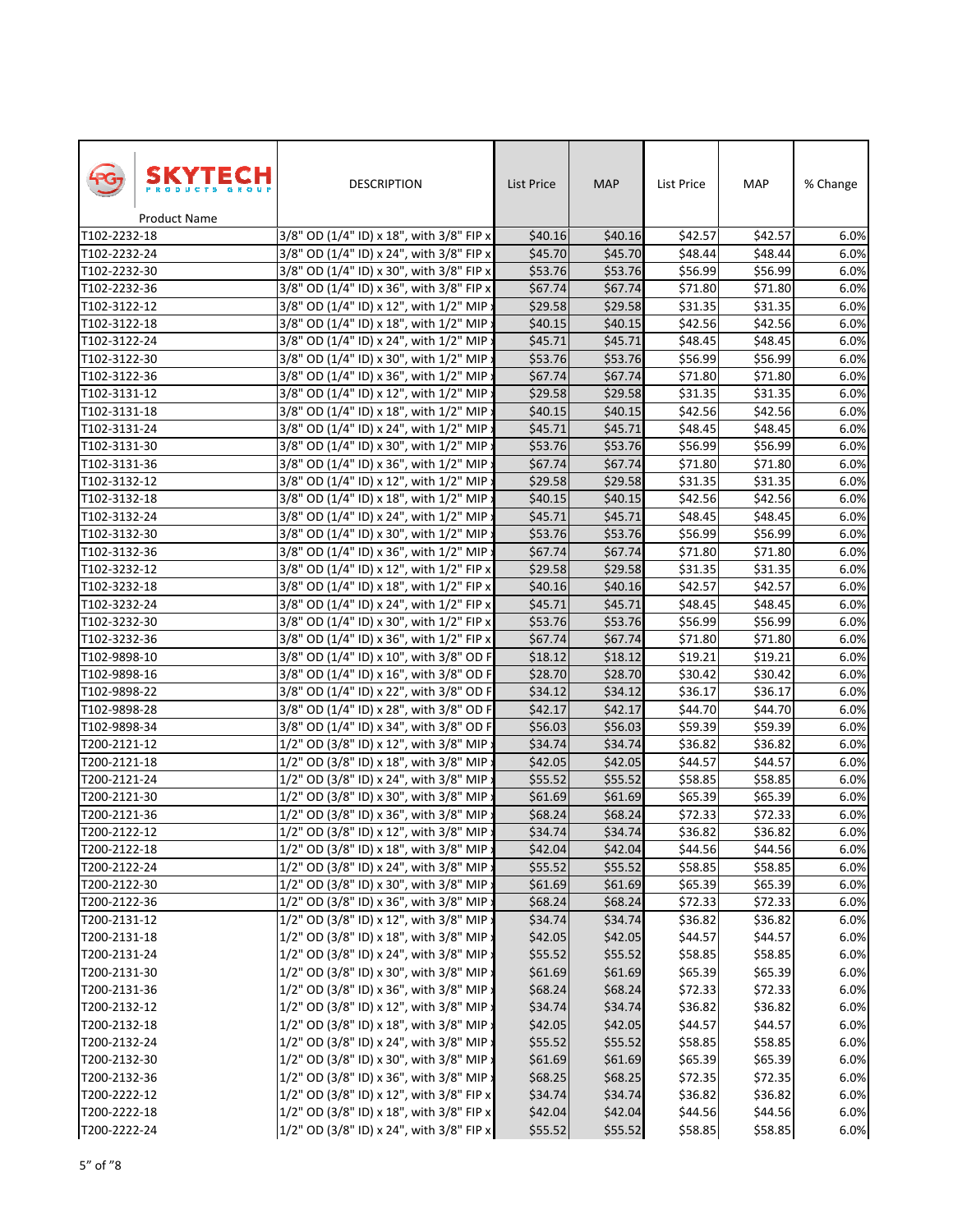|              | SKYTECH<br>Product Name | <b>DESCRIPTION</b>                       | <b>List Price</b> | <b>MAP</b> | List Price | MAP     | % Change |
|--------------|-------------------------|------------------------------------------|-------------------|------------|------------|---------|----------|
| T200-2222-30 |                         | 1/2" OD (3/8" ID) x 30", with 3/8" FIP x | \$61.69           | \$61.69    | \$65.39    | \$65.39 | 6.0%     |
| T200-2222-36 |                         | 1/2" OD (3/8" ID) x 36", with 3/8" FIP x | \$68.24           | \$68.24    | \$72.33    | \$72.33 | 6.0%     |
| T200-2232-12 |                         | 1/2" OD (3/8" ID) x 12", with 3/8" FIP x | \$34.74           | \$34.74    | \$36.82    | \$36.82 | 6.0%     |
| T200-2232-18 |                         | 1/2" OD (3/8" ID) x 18", with 3/8" FIP x | \$42.04           | \$42.04    | \$44.56    | \$44.56 | 6.0%     |
| T200-2232-24 |                         | 1/2" OD (3/8" ID) x 24", with 3/8" FIP x | \$55.52           | \$55.52    | \$58.85    | \$58.85 | 6.0%     |
| T200-2232-30 |                         | 1/2" OD (3/8" ID) x 30", with 3/8" FIP x | \$61.69           | \$61.69    | \$65.39    | \$65.39 | 6.0%     |
| T200-2232-36 |                         | 1/2" OD (3/8" ID) x 36", with 3/8" FIP x | \$68.24           | \$68.24    | \$72.33    | \$72.33 | 6.0%     |
| T200-3122-12 |                         | 1/2" OD (3/8" ID) x 12", with 1/2" MIP : | \$34.74           | \$34.74    | \$36.82    | \$36.82 | 6.0%     |
| T200-3122-18 |                         | 1/2" OD (3/8" ID) x 18", with 1/2" MIP : | \$42.05           | \$42.05    | \$44.57    | \$44.57 | 6.0%     |
| T200-3122-24 |                         | 1/2" OD (3/8" ID) x 24", with 1/2" MIP : | \$55.52           | \$55.52    | \$58.85    | \$58.85 | 6.0%     |
| T200-3122-30 |                         | 1/2" OD (3/8" ID) x 30", with 1/2" MIP x | \$61.69           | \$61.69    | \$65.39    | \$65.39 | 6.0%     |
| T200-3122-36 |                         | 1/2" OD (3/8" ID) x 36", with 1/2" MIP   | \$68.24           | \$68.24    | \$72.33    | \$72.33 | 6.0%     |
| T200-3131-12 |                         | 1/2" OD (3/8" ID) x 12", with 1/2" MIP : | \$34.74           | \$34.74    | \$36.82    | \$36.82 | 6.0%     |
| T200-3131-18 |                         | 1/2" OD (3/8" ID) x 18", with 1/2" MIP   | \$42.04           | \$42.04    | \$44.56    | \$44.56 | 6.0%     |
| T200-3131-24 |                         | 1/2" OD (3/8" ID) x 24", with 1/2" MIP:  | \$55.52           | \$55.52    | \$58.85    | \$58.85 | 6.0%     |
| T200-3131-30 |                         | 1/2" OD (3/8" ID) x 30", with 1/2" MIP   | \$61.69           | \$61.69    | \$65.39    | \$65.39 | 6.0%     |
| T200-3131-36 |                         | 1/2" OD (3/8" ID) x 36", with 1/2" MIP : | \$68.25           | \$68.25    | \$72.35    | \$72.35 | 6.0%     |
| T200-3132-12 |                         | 1/2" OD (3/8" ID) x 12", with 1/2" MIP : | \$34.74           | \$34.74    | \$36.82    | \$36.82 | 6.0%     |
| T200-3132-18 |                         | 1/2" OD (3/8" ID) x 18", with 1/2" MIP : | \$42.04           | \$42.04    | \$44.56    | \$44.56 | 6.0%     |
| T200-3132-24 |                         | 1/2" OD (3/8" ID) x 24", with 1/2" MIP:  | \$55.52           | \$55.52    | \$58.85    | \$58.85 | 6.0%     |
| T200-3132-30 |                         | 1/2" OD (3/8" ID) x 30", with 1/2" MIP x | \$61.69           | \$61.69    | \$65.39    | \$65.39 | 6.0%     |
| T200-3132-36 |                         | 1/2" OD (3/8" ID) x 36", with 1/2" MIP : | \$68.25           | \$68.25    | \$72.35    | \$72.35 | 6.0%     |
| T200-3232-12 |                         | 1/2" OD (3/8" ID) x 12", with 1/2" FIP x | \$34.74           | \$34.74    | \$36.82    | \$36.82 | 6.0%     |
| T200-3232-18 |                         | 1/2" OD (3/8" ID) x 18", with 1/2" FIP x | \$42.04           | \$42.04    | \$44.56    | \$44.56 | 6.0%     |
| T200-3232-24 |                         | 1/2" OD (3/8" ID) x 24", with 1/2" FIP x | \$55.52           | \$55.52    | \$58.85    | \$58.85 | 6.0%     |
| T200-3232-30 |                         | 1/2" OD (3/8" ID) x 30", with 1/2" FIP x | \$61.69           | \$61.69    | \$65.39    | \$65.39 | 6.0%     |
| T200-3232-36 |                         | 1/2" OD (3/8" ID) x 36", with 1/2" FIP x | \$68.24           | \$68.24    | \$72.33    | \$72.33 | 6.0%     |
| T200-9898-10 |                         | 1/2" OD (3/8" ID) x 10", with 1/2" OD F  | \$22.28           | \$22.28    | \$23.62    | \$23.62 | 6.0%     |
| T200-9898-16 |                         | 1/2" OD (3/8" ID) x 16", with 1/2" OD F  | \$31.09           | \$31.09    | \$32.96    | \$32.96 | 6.0%     |
| T200-9898-22 |                         | 1/2" OD (3/8" ID) x 22", with 1/2" OD F  | \$40.66           | \$40.66    | \$43.10    | \$43.10 | 6.0%     |
| T200-9898-28 |                         | 1/2" OD (3/8" ID) x 28", with 1/2" OD F  | \$49.47           | \$49.47    | \$52.44    | \$52.44 | 6.0%     |
| T200-9898-34 |                         | 1/2" OD (3/8" ID) x 34", with 1/2" OD F  | \$55.90           | \$55.90    | \$59.25    | \$59.25 | 6.0%     |
| T202-2121-12 |                         | 1/2" OD (3/8" ID) x 12", with 3/8" MIP : | \$36.26           | \$36.26    | \$38.44    | \$38.44 | 6.0%     |
| T202-2121-18 |                         | 1/2" OD (3/8" ID) x 18", with 3/8" MIP > | \$45.83           | \$45.83    | \$48.58    | \$48.58 | 6.0%     |
| T202-2121-24 |                         | 1/2" OD (3/8" ID) x 24", with 3/8" MIP x | \$56.15           | \$56.15    | \$59.52    | \$59.52 | 6.0%     |
| T202-2121-30 |                         | 1/2" OD (3/8" ID) x 30", with 3/8" MIP   | \$65.97           | \$65.97    | \$69.93    | \$69.93 | 6.0%     |
| T202-2121-36 |                         | 1/2" OD (3/8" ID) x 36", with 3/8" MIP   | \$73.53           | \$73.53    | \$77.94    | \$77.94 | 6.0%     |
| T202-2122-12 |                         | 1/2" OD (3/8" ID) x 12", with 3/8" MIP:  | \$36.26           | \$36.26    | \$38.44    | \$38.44 | 6.0%     |
| T202-2122-18 |                         | 1/2" OD (3/8" ID) x 18", with 3/8" MIP   | \$45.83           | \$45.83    | \$48.58    | \$48.58 | 6.0%     |
| T202-2122-24 |                         | 1/2" OD (3/8" ID) x 24", with 3/8" MIP : | \$56.15           | \$56.15    | \$59.52    | \$59.52 | 6.0%     |
| T202-2122-30 |                         | 1/2" OD (3/8" ID) x 30", with 3/8" MIP : | \$65.97           | \$65.97    | \$69.93    | \$69.93 | 6.0%     |
| T202-2122-36 |                         | 1/2" OD (3/8" ID) x 36", with 3/8" MIP : | \$73.53           | \$73.53    | \$77.94    | \$77.94 | 6.0%     |
| T202-2131-12 |                         | 1/2" OD (3/8" ID) x 12", with 3/8" MIP : | \$36.26           | \$36.26    | \$38.44    | \$38.44 | 6.0%     |
| T202-2131-18 |                         | 1/2" OD (3/8" ID) x 18", with 3/8" MIP : | \$45.82           | \$45.82    | \$48.57    | \$48.57 | 6.0%     |
| T202-2131-24 |                         | 1/2" OD (3/8" ID) x 24", with 3/8" MIP : | \$56.15           | \$56.15    | \$59.52    | \$59.52 | 6.0%     |
| T202-2131-30 |                         | 1/2" OD (3/8" ID) x 30", with 3/8" MIP : | \$65.97           | \$65.97    | \$69.93    | \$69.93 | 6.0%     |
| T202-2131-36 |                         | 1/2" OD (3/8" ID) x 36", with 3/8" MIP : | \$73.53           | \$73.53    | \$77.94    | \$77.94 | 6.0%     |
| T202-2132-12 |                         | 1/2" OD (3/8" ID) x 12", with 3/8" MIP : | \$36.26           | \$36.26    | \$38.44    | \$38.44 | 6.0%     |
| T202-2132-18 |                         | 1/2" OD (3/8" ID) x 18", with 3/8" MIP : | \$45.82           | \$45.82    | \$48.57    | \$48.57 | 6.0%     |
| T202-2132-24 |                         | 1/2" OD (3/8" ID) x 24", with 3/8" MIP : | \$56.15           | \$56.15    | \$59.52    | \$59.52 | 6.0%     |
| T202-2132-30 |                         | 1/2" OD (3/8" ID) x 30", with 3/8" MIP : | \$65.98           | \$65.98    | \$69.94    | \$69.94 | 6.0%     |
| T202-2132-36 |                         | 1/2" OD (3/8" ID) x 36", with 3/8" MIP x | \$73.53           | \$73.53    | \$77.94    | \$77.94 | 6.0%     |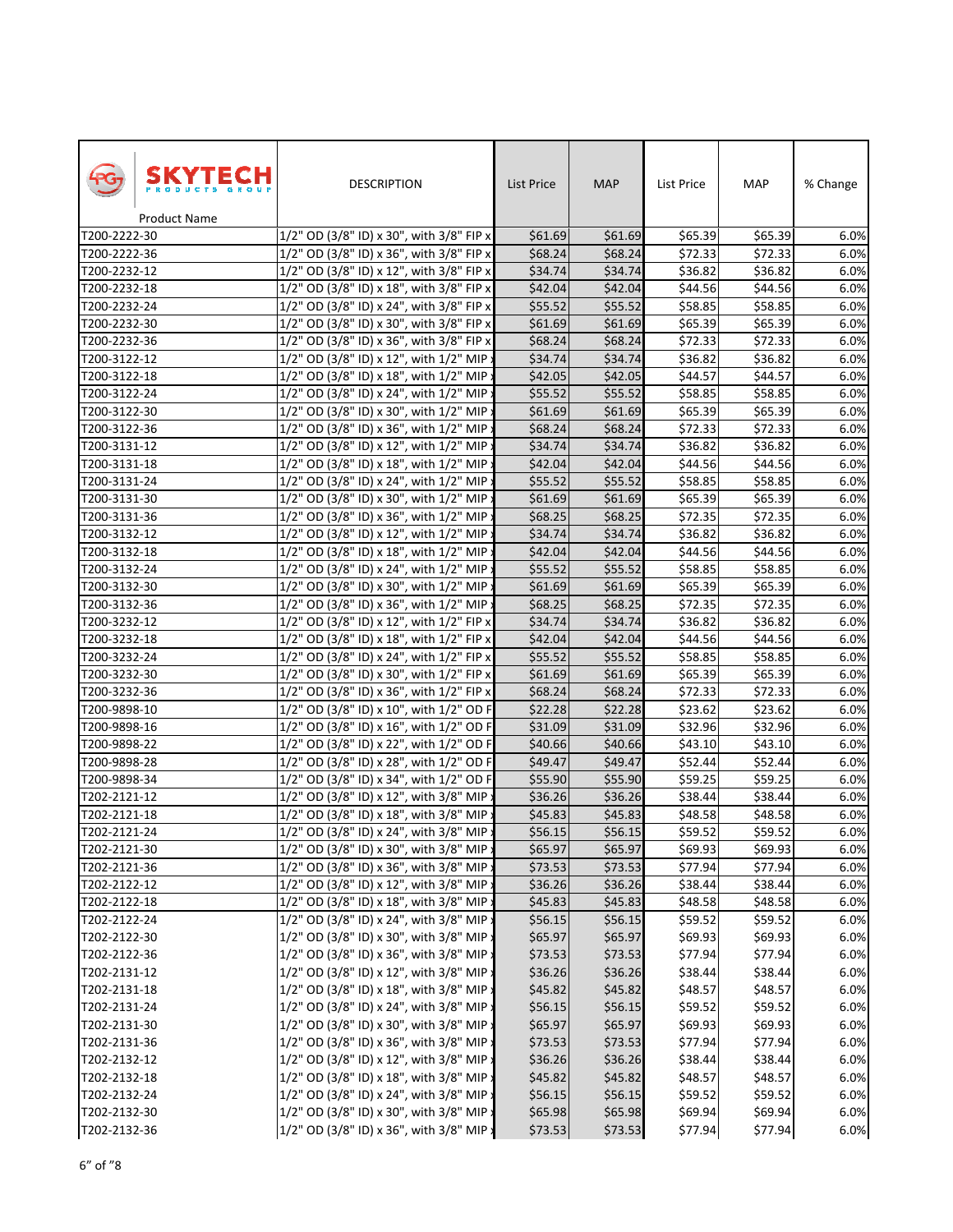| SKYTECH                      | <b>DESCRIPTION</b>                                                                   | <b>List Price</b> | <b>MAP</b> | List Price | MAP      | % Change |
|------------------------------|--------------------------------------------------------------------------------------|-------------------|------------|------------|----------|----------|
| Product Name<br>T202-2222-12 | 1/2" OD (3/8" ID) x 12", with 3/8" FIP x                                             | \$36.26           | \$36.26    | \$38.44    | \$38.44  | 6.0%     |
| T202-2222-18                 | 1/2" OD (3/8" ID) x 18", with 3/8" FIP x                                             | \$45.83           | \$45.83    | \$48.58    | \$48.58  | 6.0%     |
| T202-2222-24                 | 1/2" OD (3/8" ID) x 24", with 3/8" FIP x                                             | \$56.15           | \$56.15    | \$59.52    | \$59.52  | 6.0%     |
| T202-2222-30                 |                                                                                      | \$65.97           | \$65.97    | \$69.93    | \$69.93  | 6.0%     |
| T202-2222-36                 | 1/2" OD (3/8" ID) x 30", with 3/8" FIP x<br>1/2" OD (3/8" ID) x 36", with 3/8" FIP x | \$73.53           | \$73.53    | \$77.94    | \$77.94  | 6.0%     |
| T202-2232-12                 | 1/2" OD (3/8" ID) x 12", with 3/8" FIP x                                             | \$36.26           | \$36.26    | \$38.44    | \$38.44  | 6.0%     |
| T202-2232-18                 | 1/2" OD (3/8" ID) x 18", with 3/8" FIP x                                             | \$45.82           | \$45.82    | \$48.57    | \$48.57  | 6.0%     |
| T202-2232-24                 | 1/2" OD (3/8" ID) x 24", with 3/8" FIP x                                             | \$56.15           | \$56.15    | \$59.52    | \$59.52  | 6.0%     |
| T202-2232-30                 | 1/2" OD (3/8" ID) x 30", with 3/8" FIP x                                             | \$65.98           | \$65.98    | \$69.94    | \$69.94  | 6.0%     |
| T202-2232-36                 | 1/2" OD (3/8" ID) x 36", with 3/8" FIP x                                             | \$73.53           | \$73.53    | \$77.94    | \$77.94  | 6.0%     |
| T202-3122-12                 | 1/2" OD (3/8" ID) x 12", with 1/2" MIP :                                             | \$36.26           | \$36.26    | \$38.44    | \$38.44  | 6.0%     |
| T202-3122-18                 | 1/2" OD (3/8" ID) x 18", with 1/2" MIP :                                             | \$45.83           | \$45.83    | \$48.58    | \$48.58  | 6.0%     |
| T202-3122-24                 | 1/2" OD (3/8" ID) x 24", with 1/2" MIP :                                             | \$56.15           | \$56.15    | \$59.52    | \$59.52  | 6.0%     |
| T202-3122-30                 | 1/2" OD (3/8" ID) x 30", with 1/2" MIP                                               | \$65.97           | \$65.97    | \$69.93    | \$69.93  | 6.0%     |
| T202-3122-36                 | 1/2" OD (3/8" ID) x 36", with 1/2" MIP :                                             | \$73.53           | \$73.53    | \$77.94    | \$77.94  | 6.0%     |
| T202-3131-12                 | 1/2" OD (3/8" ID) x 12", with 1/2" MIP:                                              | \$36.26           | \$36.26    | \$38.44    | \$38.44  | 6.0%     |
| T202-3131-18                 | 1/2" OD (3/8" ID) x 18", with 1/2" MIP :                                             | \$45.82           | \$45.82    | \$48.57    | \$48.57  | 6.0%     |
| T202-3131-24                 | 1/2" OD (3/8" ID) x 24", with 1/2" MIP :                                             | \$56.15           | \$56.15    | \$59.52    | \$59.52  | 6.0%     |
| T202-3131-30                 | 1/2" OD (3/8" ID) x 30", with 1/2" MIP :                                             | \$65.98           | \$65.98    | \$69.94    | \$69.94  | 6.0%     |
| T202-3131-36                 | 1/2" OD (3/8" ID) x 36", with 1/2" MIP :                                             | \$73.53           | \$73.53    | \$77.94    | \$77.94  | 6.0%     |
| T202-3132-12                 | 1/2" OD (3/8" ID) x 12", with 1/2" MIP x                                             | \$36.26           | \$36.26    | \$38.44    | \$38.44  | 6.0%     |
| T202-3132-18                 | 1/2" OD (3/8" ID) x 18", with 1/2" MIP :                                             | \$45.82           | \$45.82    | \$48.57    | \$48.57  | 6.0%     |
| T202-3132-24                 | 1/2" OD (3/8" ID) x 24", with 1/2" MIP :                                             | \$56.15           | \$56.15    | \$59.52    | \$59.52  | 6.0%     |
| T202-3132-30                 | 1/2" OD (3/8" ID) x 30", with 1/2" MIP :                                             | \$65.97           | \$65.97    | \$69.93    | \$69.93  | 6.0%     |
| T202-3132-36                 | 1/2" OD (3/8" ID) x 36", with 1/2" MIP :                                             | \$73.53           | \$73.53    | \$77.94    | \$77.94  | 6.0%     |
| T202-3232-12                 | 1/2" OD (3/8" ID) x 12", with 1/2" FIP x                                             | \$36.26           | \$36.26    | \$38.44    | \$38.44  | 6.0%     |
| T202-3232-18                 | 1/2" OD (3/8" ID) x 18", with 1/2" FIP x                                             | \$45.82           | \$45.82    | \$48.57    | \$48.57  | 6.0%     |
| T202-3232-24                 | 1/2" OD (3/8" ID) x 24", with 1/2" FIP x                                             | \$56.15           | \$56.15    | \$59.52    | \$59.52  | 6.0%     |
| T202-3232-30                 | 1/2" OD (3/8" ID) x 30", with 1/2" FIP x                                             | \$65.97           | \$65.97    | \$69.93    | \$69.93  | 6.0%     |
| T202-3232-36                 | 1/2" OD (3/8" ID) x 36", with 1/2" FIP x                                             | \$73.53           | \$73.53    | \$77.94    | \$77.94  | 6.0%     |
| T202-9898-10                 | 1/2" OD (3/8" ID) x 10", with 1/2" OD F                                              | \$24.04           | \$24.04    | \$25.48    | \$25.48  | 6.0%     |
| T202-9898-16                 | 1/2" OD (3/8" ID) x 16", with 1/2" OD F                                              | \$33.61           | \$33.61    | \$35.63    | \$35.63  | 6.0%     |
| T202-9898-22                 | 1/2" OD (3/8" ID) x 22", with 1/2" OD F                                              | \$44.06           | \$44.06    | \$46.70    | \$46.70  | 6.0%     |
| T202-9898-28                 | 1/2" OD (3/8" ID) x 28", with 1/2" OD F                                              | \$53.76           | \$53.76    | \$56.99    | \$56.99  | 6.0%     |
| T202-9898-34                 | 1/2" OD (3/8" ID) x 34", with 1/2" OD F                                              | \$61.19           | \$61.19    | \$64.86    | \$64.86  | 6.0%     |
| $TM-3$                       | 30/60/120 WIRED WALL TIMER                                                           | \$106.00          | \$85.00    | \$112.00   | \$90.00  | 5.7%     |
| <b>TM-R-2A</b>               | 30/60/120 RF WALL TIMER                                                              | \$222.00          | \$178.00   | \$235.00   | \$188.00 | 5.9%     |
| TM-R-AF1                     | 30/60/120 RF WALL TMR W/UN3RX                                                        | \$249.00          | \$199.00   | \$264.00   | \$211.00 | 6.0%     |
| TM-R-AF1TX                   | 30/60/120 RF WALL TMR TX                                                             | \$133.00          | \$106.00   | \$141.00   | \$113.00 | 6.0%     |
| $TS-3$                       | WIRED WALL THERMOSTAT                                                                | \$94.00           | \$75.00    | \$100.00   | \$80.00  | 6.4%     |
| <b>TS-R-2A</b>               | RF WALL THERMOSTAT                                                                   | \$222.00          | \$178.00   | \$235.00   | \$188.00 | 5.9%     |
| U1-6C-S                      | 3/8" Flare x 3/8" Male Fitting                                                       | \$5.15            | \$5.15     | \$5.46     | \$5.46   | 6.0%     |
| $U1-6D-S$                    | 3/8" Flare x 1/2" MIP                                                                | \$6.29            | \$6.29     | \$6.67     | \$6.67   | 6.0%     |
| U1-8C-S                      | 1/2" OD Flare X 3/8" MIP                                                             | \$5.02            | \$5.02     | \$5.32     | \$5.32   | 6.0%     |
| U1-8D-S                      | 1/2" Flare x 1/2" MIP                                                                | \$6.53            | \$6.53     | \$6.92     | \$6.92   | 6.0%     |
| U3-6C-S                      | 3/8 Flarex3/8 FIPSteel Fitting                                                       | \$4.53            | \$4.53     | \$4.80     | \$4.80   | 6.0%     |
| U3-6D-S                      | U3-6D-S (3/8 flare to 1/2 FIP)                                                       | \$5.66            | \$5.66     | \$6.00     | \$6.00   | 6.0%     |
| <b>U3-8C-S</b>               | 1/2" OD Flare x 3/8" FIP                                                             | \$4.64            | \$4.64     | \$4.92     | \$4.92   | 6.0%     |
| U3-8D-S                      | U3-8D-S 1/2" Flare to 1/2"FIP                                                        | \$5.91            | \$5.91     | \$6.26     | \$6.26   | 6.0%     |
| UN110ARX                     | 1420-A SERIES RECEIVER - REPLACES 14                                                 | \$77.76           | \$62.00    | \$82.43    | \$66.00  | 6.0%     |
| UN3RX                        | UNIVERSAL RX FOR SOL & MOTORS                                                        | \$137.16          | \$110.00   | \$145.39   | \$116.00 | 6.0%     |
| <b>UR3-68</b>                | 3/8 FE FLARE-1/2 M FLR REDUCER                                                       | \$6.22            | \$6.22     | \$6.59     | \$6.59   | 6.0%     |
|                              |                                                                                      |                   |            |            |          |          |